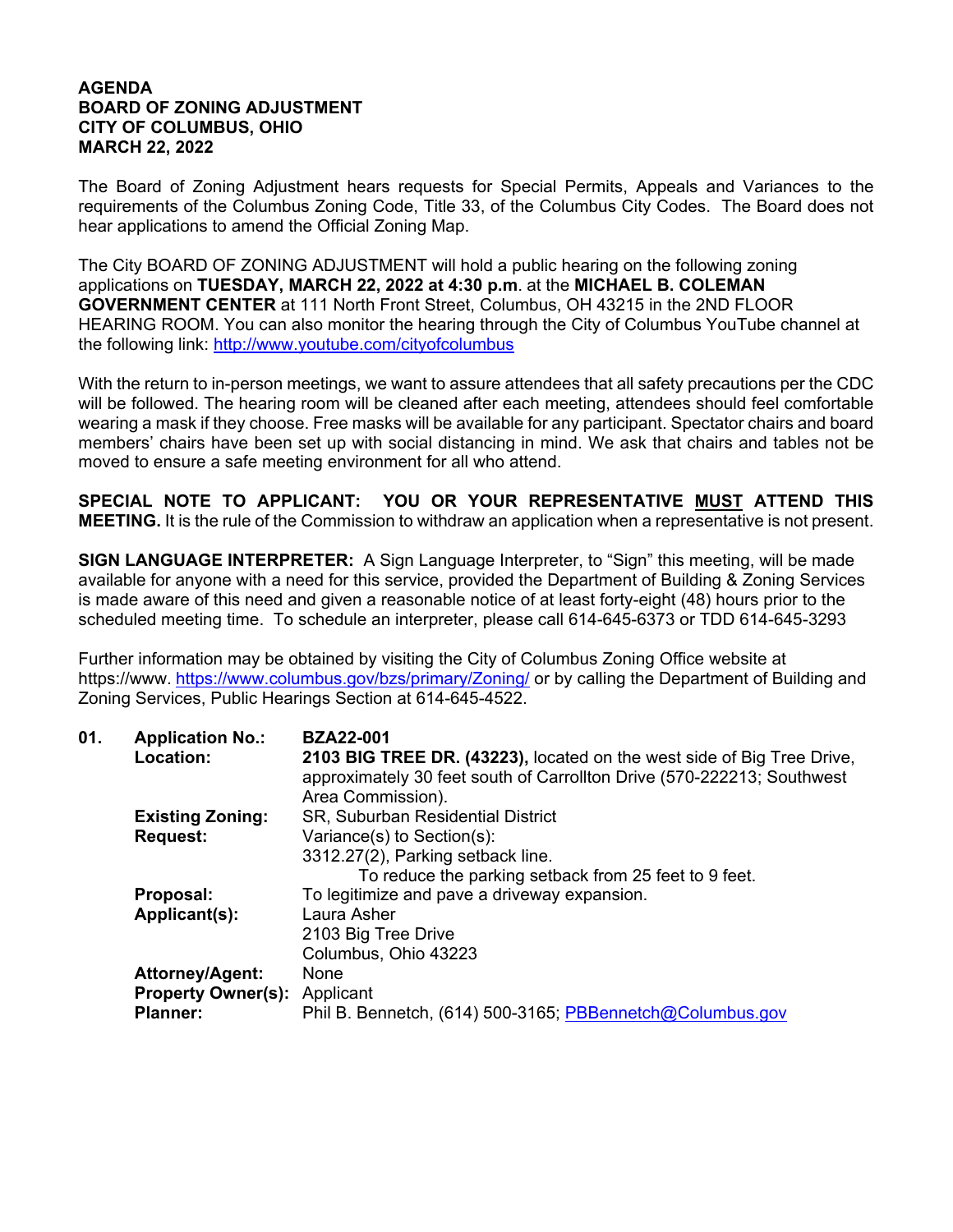| 02. | <b>Application No.:</b>   | <b>BZA22-004</b>                                                                      |
|-----|---------------------------|---------------------------------------------------------------------------------------|
|     | Location:                 | 45-53 E. 1ST AVE. (43201), located on the south side of East 1st Avenue,              |
|     |                           | at the terminus of Mount Pleasant Avenue (010-031680 & 010-035498;                    |
|     |                           | Italian Village Commission).                                                          |
|     | <b>Existing Zoning:</b>   | R-4, Residential District                                                             |
|     | <b>Request:</b>           | Variance(s) to Section(s):                                                            |
|     |                           | 3312.03(D), Administrative requirements.                                              |
|     |                           | To allow lot B's parking spaces to be located on lots A and C                         |
|     |                           | (existing).                                                                           |
|     |                           | 3312.25, Maneuvering.                                                                 |
|     |                           | To allow maneuvering for lot A's parking spaces across parcel lines.                  |
|     |                           | 3312.29, Parking space.                                                               |
|     |                           | To allow parking spaces to cross the parcel line between lot A and                    |
|     |                           | C.                                                                                    |
|     |                           | 3332.05(A)(4), Area district lot width requirements.                                  |
|     |                           | To reduce lot B's minimum width from 50 feet to 37 feet (existing).                   |
|     |                           | 3332.15, R-4 area district requirements.                                              |
|     |                           | To reduce lot A's area from 7,200 square feet to 6,750 square feet,                   |
|     |                           | and lot B's area from 5,000 square feet to 3,250 square feet.                         |
|     |                           | 3332.19, Fronting.                                                                    |
|     |                           | To allow lot C to front on an alley.                                                  |
|     |                           | 3332.25, Maximum side yards required.                                                 |
|     |                           | To reduce lot B's total side yards required from 7.5 feet to 5.58 feet                |
|     |                           | (existing).                                                                           |
|     |                           | 3332.26(C), Minimum side yard permitted.                                              |
|     |                           | To reduce lot A's minimum east side yard from 5 feet to 2 feet 2                      |
|     |                           | inches.                                                                               |
|     |                           | To reduce lot B's east side yard from 3 feet to 2 feet 7 inches                       |
|     |                           | (existing).                                                                           |
|     |                           | 3332.27, Rear yard.                                                                   |
|     |                           | To reduce lots A and B's rear yards from 25 percent of the lot area                   |
|     | Proposal:                 | to 16.7 percent.                                                                      |
|     |                           | To split 2 developed lots into 3 and construct a two-unit dwelling on the<br>new lot. |
|     | Applicant(s):             | Horus & Ra Development; c/o Kareem Amr                                                |
|     |                           | 1223 East Main Street, Suite 303                                                      |
|     |                           | Columbus, Ohio 43205                                                                  |
|     | <b>Attorney/Agent:</b>    | None                                                                                  |
|     | <b>Property Owner(s):</b> | Boss Lifestyle LLC; c/o Tyler Bossetti                                                |
|     |                           | 936 North High Street, #602                                                           |
|     |                           | Columbus, Ohio 43201                                                                  |
|     | <b>Planner:</b>           | Phil B. Bennetch, (614) 500-3165; PBBennetch@Columbus.gov                             |
|     |                           |                                                                                       |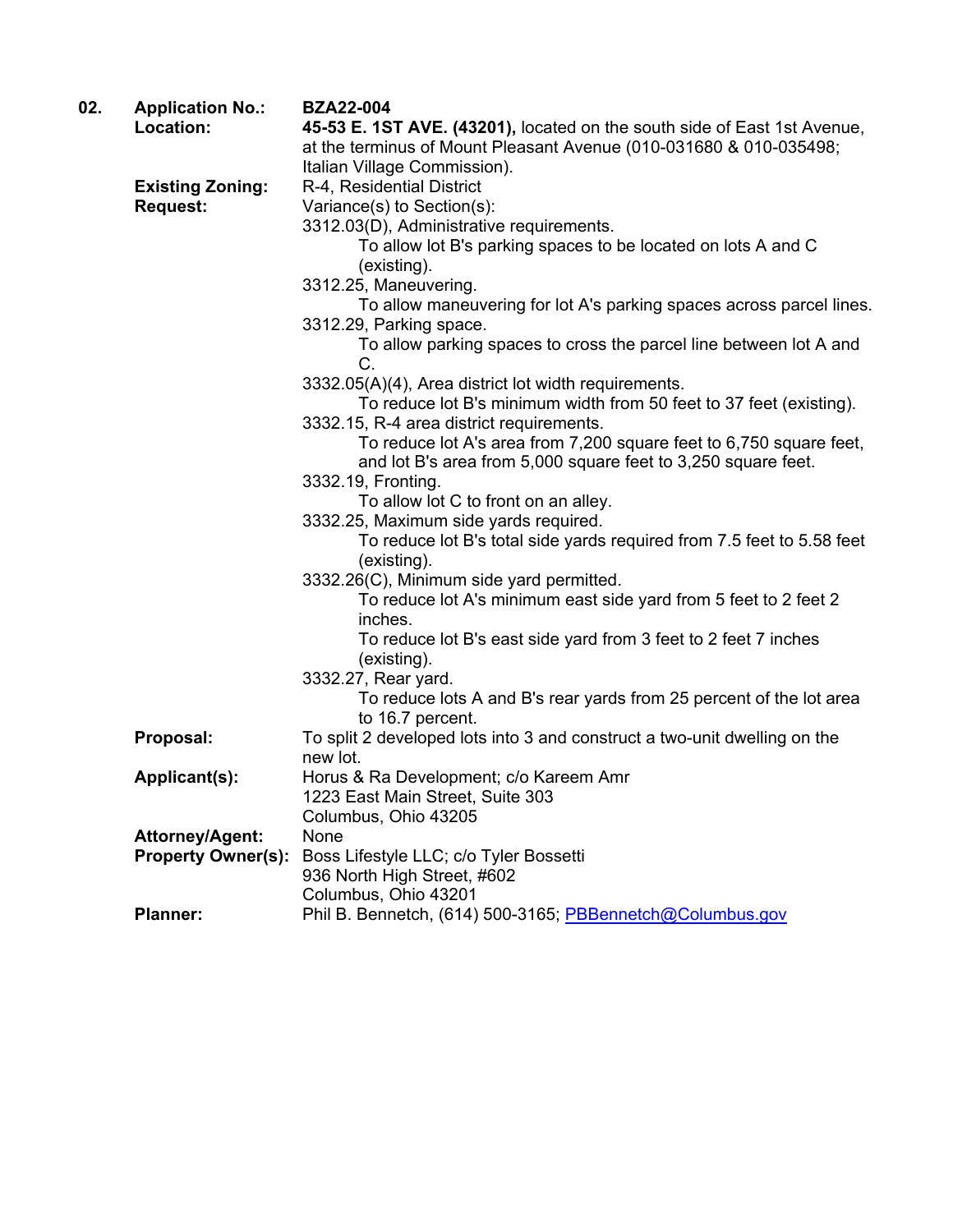| 03. | <b>Application No.:</b><br>Location:         | <b>BZA22-005</b><br>1332 HIGHLAND ST. (43201), located at the northeast corner of Highland<br>Street and West 6th Avenue (010-013082; University Area Commission). |
|-----|----------------------------------------------|--------------------------------------------------------------------------------------------------------------------------------------------------------------------|
|     | <b>Existing Zoning:</b>                      | R-4, Residential District                                                                                                                                          |
|     | <b>Request:</b>                              | Variance(s) to Section(s):                                                                                                                                         |
|     |                                              | 3325.805, Maximum Floor Area Ratio (FAR).                                                                                                                          |
|     |                                              | To increase the maximum floor area ratio from 0.40 to 0.62.                                                                                                        |
|     | Proposal:                                    | To convert the single-unit dwelling attic into habitable space.                                                                                                    |
|     | Applicant(s):                                | Timothy Wolf Starr & Melissa Starr                                                                                                                                 |
|     |                                              | 1332 Highland Street                                                                                                                                               |
|     |                                              | Columbus, Ohio 43201                                                                                                                                               |
|     | <b>Attorney/Agent:</b>                       | None                                                                                                                                                               |
|     | <b>Property Owner(s): Applicant</b>          |                                                                                                                                                                    |
|     | <b>Planner:</b>                              | Phil B. Bennetch, (614) 500-3165; PBBennetch@Columbus.gov                                                                                                          |
|     |                                              |                                                                                                                                                                    |
| 04. | <b>Application No.:</b>                      | <b>BZA22-007</b>                                                                                                                                                   |
|     | Location:                                    | 105 ACTON RD. (43214), located on the south side of Acton Road,                                                                                                    |
|     |                                              |                                                                                                                                                                    |
|     |                                              | approximately 150 feet west of Foster Street (010-071286; Clintonville Area                                                                                        |
|     |                                              | Commission).                                                                                                                                                       |
|     | <b>Existing Zoning:</b>                      | R-3, Residential District                                                                                                                                          |
|     | <b>Request:</b>                              | Variance(s) to Section(s):                                                                                                                                         |
|     |                                              | 3332.38(G), Private garage.                                                                                                                                        |
|     |                                              | To increase the allowable height of a detached garage from 15 feet                                                                                                 |
|     |                                              | to 22.33 feet.                                                                                                                                                     |
|     | Proposal:                                    | To expand the existing detached garage and add a 2nd floor.                                                                                                        |
|     | Applicant(s):                                | Joseph Krall                                                                                                                                                       |
|     |                                              | 105 Acton Road                                                                                                                                                     |
|     |                                              | Columbus, Ohio 43214                                                                                                                                               |
|     | <b>Attorney/Agent:</b>                       | Brenda Parker, Arch.                                                                                                                                               |
|     |                                              | 405 North Front Street                                                                                                                                             |
|     |                                              | Columbus, Ohio 43215                                                                                                                                               |
|     | <b>Property Owner(s):</b><br><b>Planner:</b> | Applicant<br>Jamie Freise, (614) 645-6350; JFFreise@Columbus.gov                                                                                                   |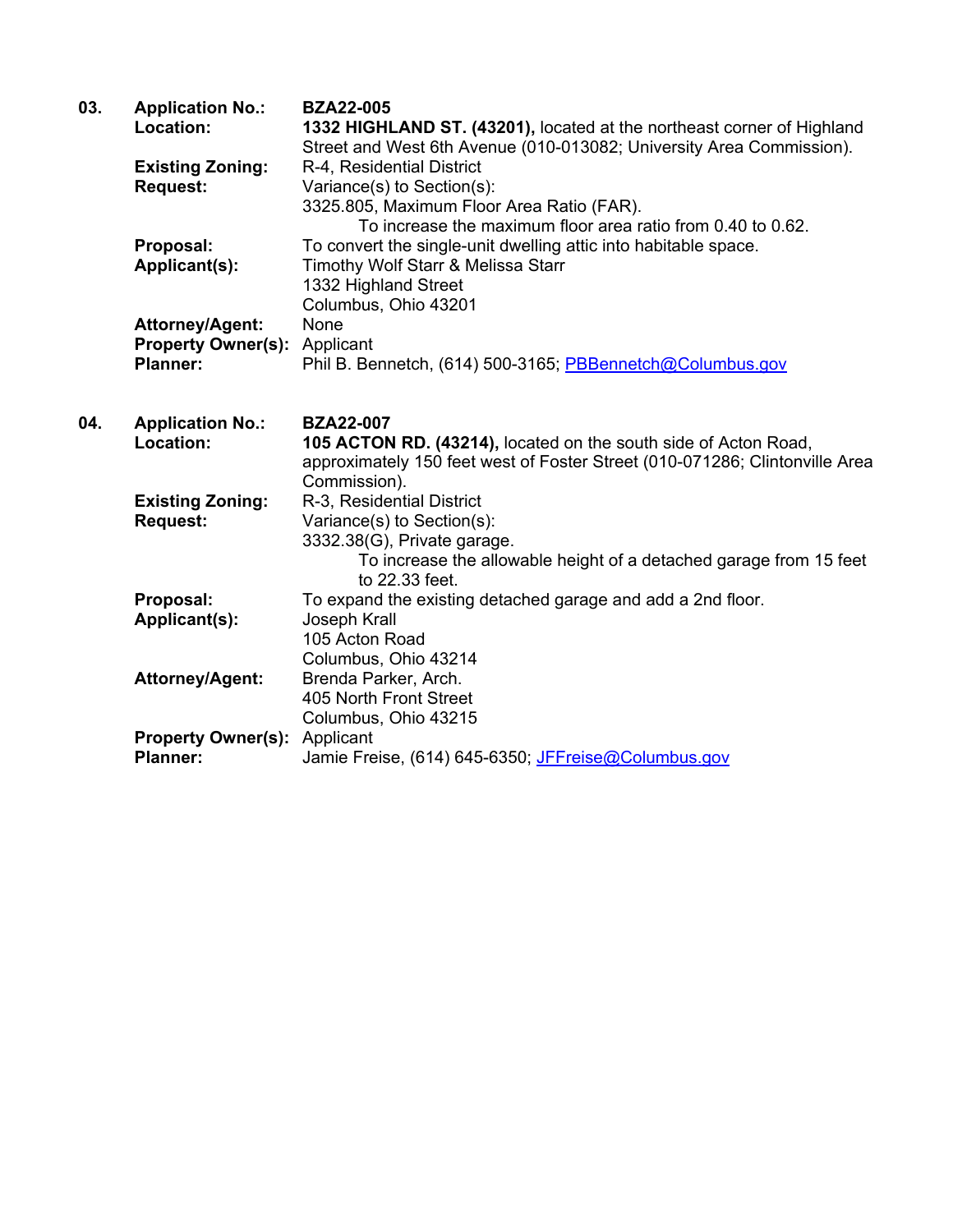| 05. | <b>Application No.:</b><br>Location: | <b>BZA22-010</b><br>1724 W. 5TH AVE. (43212), located at the northeast corner of West 5th            |
|-----|--------------------------------------|------------------------------------------------------------------------------------------------------|
|     |                                      | Avenue and Westwood Avenue (010-062275; 5th by Northwest Area                                        |
|     |                                      | Commission).                                                                                         |
|     | <b>Existing Zoning:</b>              | C-4, Commercial District                                                                             |
|     | <b>Request:</b>                      | Variance(s) to Section(s):                                                                           |
|     |                                      | 3372.604(A), Setback requirements.                                                                   |
|     |                                      | To increase the maximum building setback along West 5th Avenue<br>from 10 feet to 12 feet.           |
|     |                                      | 3372.605(B), Building design standards.                                                              |
|     |                                      | To reduce the width of the principal building from 60 percent of the<br>lot width to 14.7 percent.   |
|     |                                      | 3372.605(D), Building design standards.                                                              |
|     |                                      | To reduce the area of window glass on the West 5th Avenue<br>frontage from 60 percent to 16 percent. |
|     | Proposal:                            | To redevelop the site with an oil change service facility.                                           |
|     | <b>Applicant(s):</b>                 | Valvoline, LLC; c/o Robin Peck                                                                       |
|     |                                      | 100 Valvoline Way                                                                                    |
|     |                                      | Lexington, Kentucky 40509                                                                            |
|     | <b>Attorney/Agent:</b>               | CESO, Inc.; c/o Kelly Schwieterman, P.E.                                                             |
|     |                                      | 3601 Rigby Road                                                                                      |
|     |                                      | Miamisburg, Ohio 45342                                                                               |
|     | <b>Property Owner(s):</b>            | 1724 West Fifth Avenue, LLC; c/o John Royer                                                          |
|     |                                      | 1480 Dublin Road                                                                                     |
|     |                                      | Columbus, Ohio 43215                                                                                 |
|     | <b>Planner:</b>                      | Phil B. Bennetch, (614) 500-3165; PBBennetch@Columbus.gov                                            |
| 06. | <b>Application No.:</b>              | <b>BZA22-011</b>                                                                                     |
|     | l ocation:                           | A34 KING AVE (A3201) located on the porth side of King Avenue                                        |

| vv. | Application No                      | 82224-VII                                                                          |
|-----|-------------------------------------|------------------------------------------------------------------------------------|
|     | Location:                           | 434 KING AVE. (43201), located on the north side of King Avenue,                   |
|     |                                     | approximately 55 feet west of Battelle Boulevard (010-040786; University           |
|     |                                     | Area Commission).                                                                  |
|     | <b>Existing Zoning:</b>             | R-4, Residential District                                                          |
|     |                                     |                                                                                    |
|     | <b>Request:</b>                     | Variance(s) to Section(s):                                                         |
|     |                                     | 3325.801, Maximum Lot Coverage.                                                    |
|     |                                     | To increase the maximum lot coverage from 25 percent to 26.9<br>percent.           |
|     |                                     | 3325.805, Maximum Floor Area Ratio (FAR).                                          |
|     |                                     | To increase the maximum floor area ratio from 0.40 to 0.547.                       |
|     |                                     | 3332.26(C)(1), Minimum side yard permitted.                                        |
|     |                                     | To reduce the minimum west side yard from 3 feet to 2 feet 2<br>inches (existing). |
|     | Proposal:                           | To construct an addition onto the rear of a single-unit dwelling.                  |
|     | Applicant(s):                       | Douglas A. Hill                                                                    |
|     |                                     | 434 King Avenue                                                                    |
|     |                                     | Columbus, Ohio 43201                                                               |
|     | <b>Attorney/Agent:</b>              | None                                                                               |
|     | <b>Property Owner(s): Applicant</b> |                                                                                    |
|     |                                     |                                                                                    |
|     | <b>Planner:</b>                     | Phil B. Bennetch, (614) 500-3165; PBBennetch@Columbus.gov                          |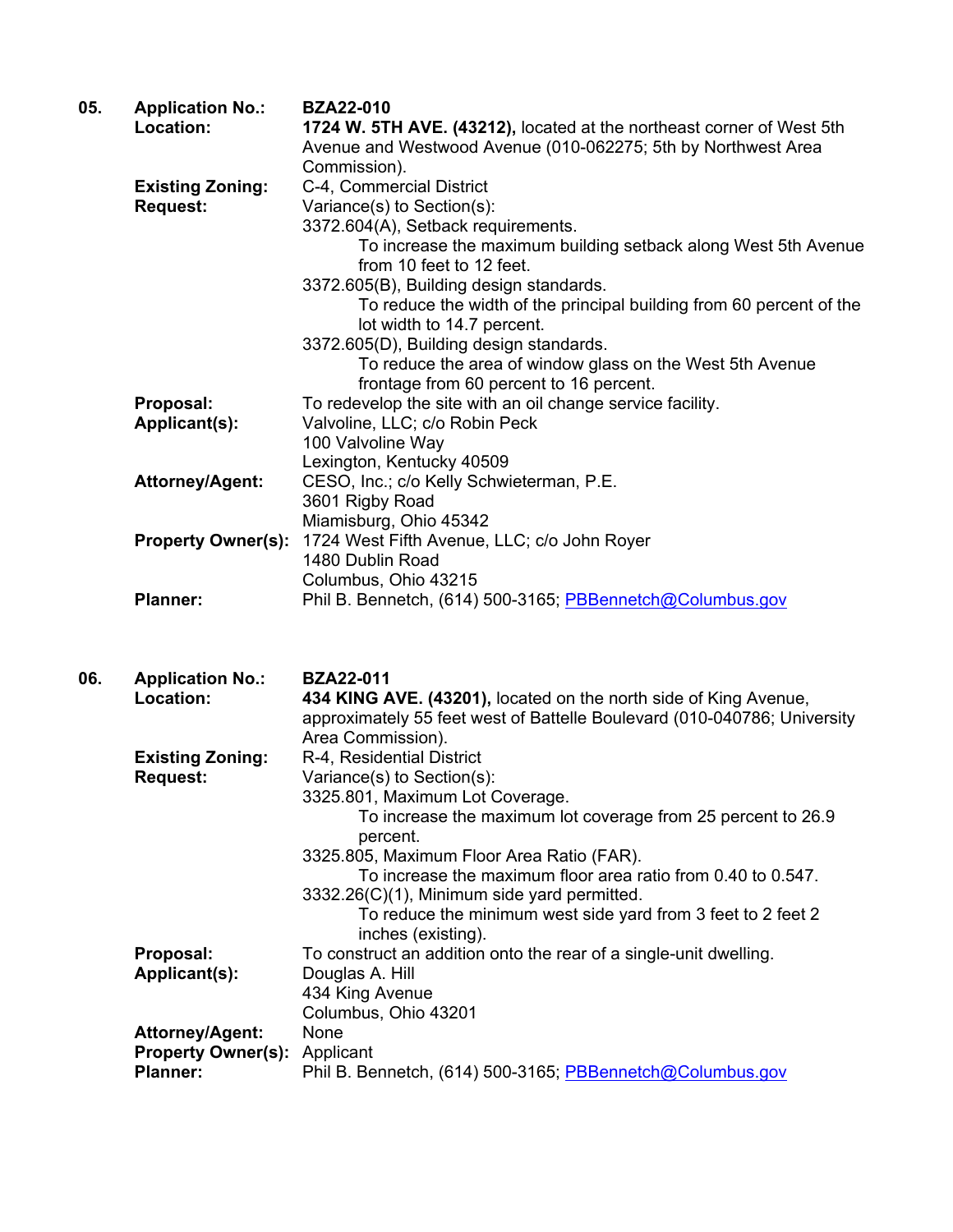| 07. | <b>Application No.:</b><br>Location:         | <b>BZA22-013</b><br>897 W. BROAD ST. (43222), located at the southeast corner of West<br>Broad Street and Martin Avenue (010046820; Franklinton Area<br>Commission).                           |
|-----|----------------------------------------------|------------------------------------------------------------------------------------------------------------------------------------------------------------------------------------------------|
|     | <b>Existing Zoning:</b><br><b>Request:</b>   | L-C-4, Limited Commercial District<br>Variance(s) to Section(s):<br>3312.49, Minimum number of parking spaces required.<br>To reduce the required number of parking spaces from 12 to 6.       |
|     | Proposal:                                    | To expand an existing retail space, reconfigure an existing parking lot and<br>to add an outdoor patio/dining area.                                                                            |
|     | <b>Applicant(s):</b>                         | <b>Franklinton Cycle Works</b><br>897 West Broad Street<br>Columbus, Ohio 43222                                                                                                                |
|     | <b>Attorney/Agent:</b>                       | <b>Rich Pontius, Architect</b><br>2011 Riverside Drive<br>Columbus, Ohio 43221                                                                                                                 |
|     | <b>Property Owner(s):</b><br><b>Planner:</b> | Applicant<br>Jamie Freise, (614) 645-6350; JFFreise@Columbus.gov                                                                                                                               |
| 08. | <b>Application No.:</b>                      | <b>BZA19-070</b>                                                                                                                                                                               |
|     | Location:                                    | 1079 E. 5TH AVE. (42301), located at the southwest corner of East 5th<br>Avenue and the Norfolk and Western Railroad (010-094120; Milo-Grogan                                                  |
|     | <b>Existing Zoning:</b><br><b>Request:</b>   | Area Commission).<br>M, Manufacturing District<br>Variance(s) to Section(s):<br>3392.10(b), Performance requirements.                                                                          |
|     | Proposal:<br>Applicant(s):                   | To increase the material pile height from 10 feet to 25 feet.<br>To legitimize an increase in pile height for a recycling facility.<br>H&P Global LLC; c/o Eugene Wang<br>1079 East 5th Avenue |
|     | Attorney/Agent:<br><b>Property Owner(s):</b> | Columbus, Ohio 43201<br>Smith & Hale; c/o Jeffrey L. Brown, Atty.<br>37 West Broad Street, Suite 460<br>Columbus, Ohio 43215<br>Applicant                                                      |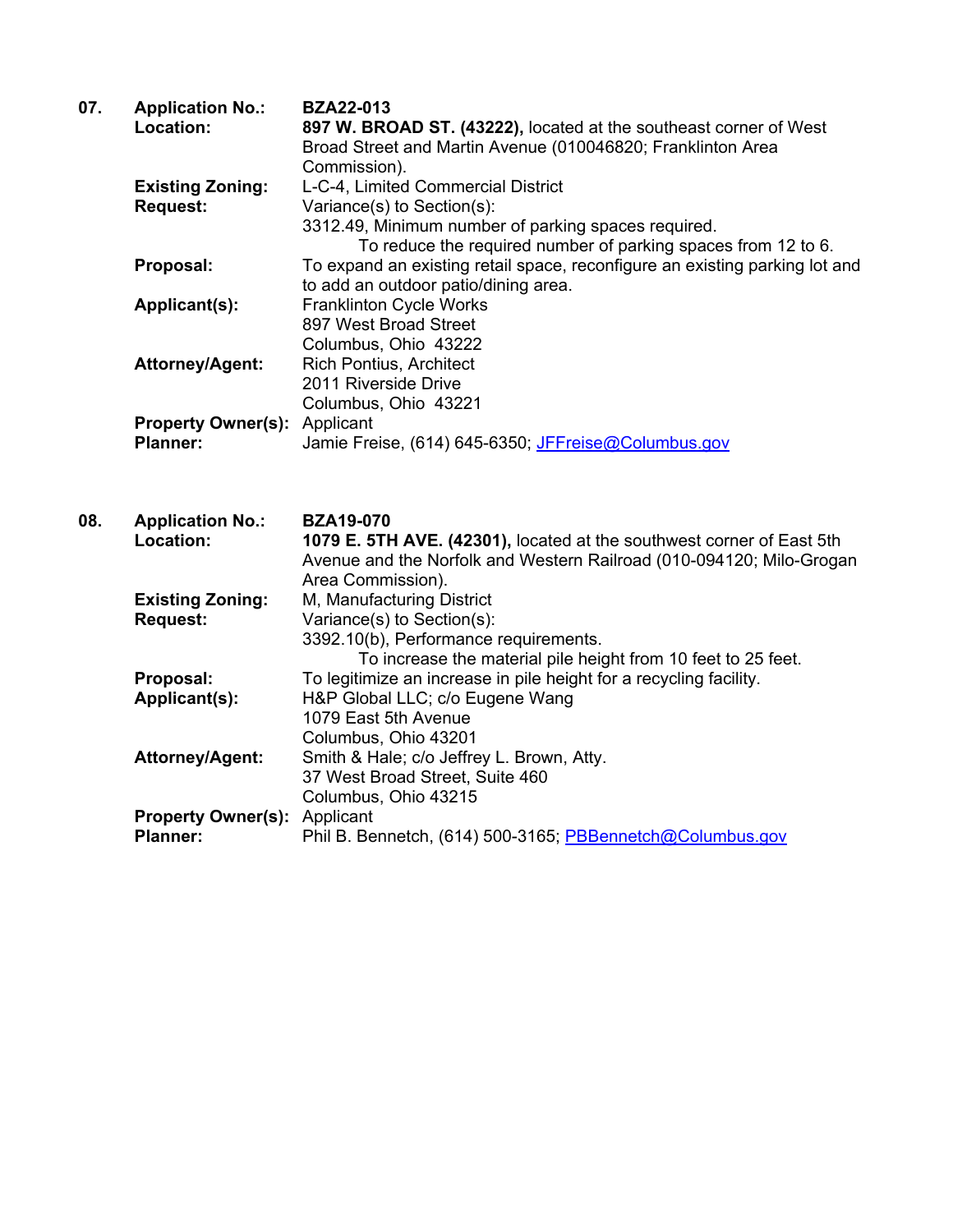| 09. | <b>Application No.:</b>             | <b>BZA21-071</b>                                                      |
|-----|-------------------------------------|-----------------------------------------------------------------------|
|     | Location:                           | 5080 CHERRY BLOSSOM WAY (43230), located on the north side of         |
|     |                                     | Cherry Blossom Way, approximately 230 feet east of Cherry Bottom Road |
|     |                                     | (600-196723; Northland Community Council).                            |
|     | <b>Existing Zoning:</b>             | R-2, Residential District                                             |
|     | <b>Request:</b>                     | Variance(s) to Section(s):                                            |
|     |                                     | 3312.27(2), Parking setback line.                                     |
|     |                                     | To reduce the parking setback from 25 feet to 11 feet.                |
|     | Proposal:                           | To legitimize an expanded driveway.                                   |
|     | Applicant(s):                       | Mohosina Aktar                                                        |
|     |                                     | 5080 Cherry Blossom Way                                               |
|     |                                     | Columbus, Ohio 43230                                                  |
|     | <b>Attorney/Agent:</b>              | None                                                                  |
|     | <b>Property Owner(s): Applicant</b> |                                                                       |
|     | <b>Planner:</b>                     | Phil B. Bennetch, (614) 500-3165; PBBennetch@Columbus.gov             |

**10. Application No.: BZA21-078 Location: 1959 & 1963 SULLIVANT AVE. (43223),** located on the south side of Sullivant Avenue, approximately 40 feet west of Nashoba Avenue (010- 012160 & 010-012159; Greater Hilltop Area Commission).  **Existing Zoning:** C-4, Commercial District **Request:** Variance(s) to Section(s): 3312.49(C), Minimum numbers of parking spaces required. To reduce the minimum number of required parking spaces from 32 to 5. 3372.605(D), Building design standards. To reduce the area of the first floor window glass from 60 percent to 23 percent (existing). 3372.605(E)(3), Building design standards. To reduce the area of the second floor window glass from 25 percent to 13 percent (existing). 3372.607(B), Landscaping and screening. To allow chain-link fencing and to increase the height of parking lot screening from 4 feet to 6 feet. 3372.607(C), Landscaping and screening. To locate the dumpster on the adjacent parcel to the west. **Proposal:** To change the first floor use from office to restaurant. **Applicant(s):** K & K Rebab and Rentals LLC; c/o Kennith Koon 1977 Sullivant Avenue Columbus, Ohio 43223 Attorney/Agent: Redesigns Architecture; c/o Fred Hutchison, Arch. 1166 Bryden Road Columbus, Ohio 43205 **Property Owner(s):** Applicant **Planner:** Phil B. Bennetch, (614) 500-3165; PBBennetch@Columbus.gov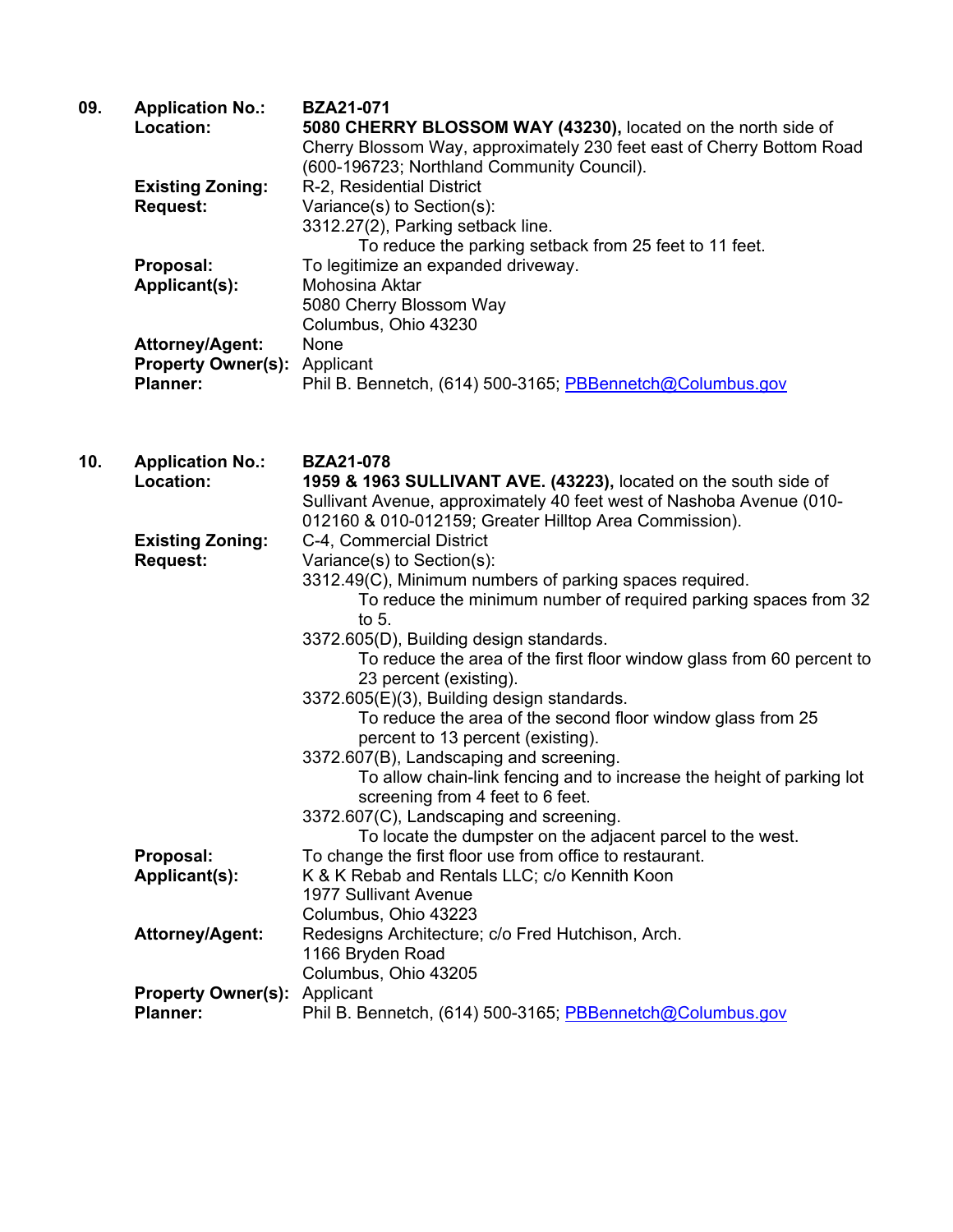| 11. | <b>Application No.:</b>   | <b>BZA21-136</b>                                                        |
|-----|---------------------------|-------------------------------------------------------------------------|
|     | Location:                 | 2000-2108 S. HIGH ST. (43207), located at the northeast corner of South |
|     |                           | High Street and Kingston Avenue (010-104087 & 7 others; Columbus        |
|     |                           | Southside Area Commission).                                             |
|     | <b>Existing Zoning:</b>   | M, Manufacturing District                                               |
|     | <b>Request:</b>           | Variance(s) to Section(s):                                              |
|     |                           | 3312.09, Aisle.                                                         |
|     |                           | To allow aisles for both lots to cross parcel lines.                    |
|     |                           | 3312.21(A), Landscaping and screening.                                  |
|     |                           | To reduce lot B's number of required shade trees from 2 to 0.           |
|     |                           | 3312.25, Maneuvering.                                                   |
|     |                           | To allow maneuvering for both lots to cross parcel lines.               |
|     |                           | 3312.27(4), Parking setback line.                                       |
|     |                           | To reduce the parking setback for both lots from 10 feet to 5 feet.     |
|     |                           | 3312.29, Parking space.                                                 |
|     |                           | To allow parking spaces for both lots to cross parcel lines.            |
|     |                           | 3312.49(C), Minimum numbers of parking spaces required.                 |
|     |                           | To reduce the minimum number of required vehicle parking spaces         |
|     |                           | for lot A from 901 to 239, and for lot B from 259 to 12.                |
|     |                           | 3312.53(B)(2), Minimum number of loading spaces required.               |
|     |                           | To reduce the required number of loading spaces for lot B from 1 to     |
|     |                           | 0 (previously approved).                                                |
|     |                           | 3321.01(A), Dumpster area.                                              |
|     |                           | To not screen dumpsters on lot A.                                       |
|     |                           | 3321.05(A)(1), Vision clearance.                                        |
|     |                           | To not provide clear vision triangles on lot B.                         |
|     |                           | 3363.24(F), Building lines in an M-manufacturing district.              |
|     |                           | To reduce lot B's minimum building setback from 9 feet to 5 feet.       |
|     | Proposal:                 | To split and combine lots and renovate, repurpose, and add commercial   |
|     |                           | tenants to a factory facility.                                          |
|     | Applicant(s):             | KDL Properties, LLC; c/o Justin McAllister                              |
|     |                           | 2050 South High Street                                                  |
|     |                           | Columbus, Ohio 43207                                                    |
|     | <b>Attorney/Agent:</b>    | Underhill & Hodge; c/o David Hodge, Atty.                               |
|     |                           | 8000 Walton Parkway, Suite 260                                          |
|     |                           | New Albany, Ohio 43054                                                  |
|     | <b>Property Owner(s):</b> | Applicant                                                               |
|     | <b>Planner:</b>           | Phil B. Bennetch, (614) 500-3165; PBBennetch@Columbus.gov               |
|     |                           |                                                                         |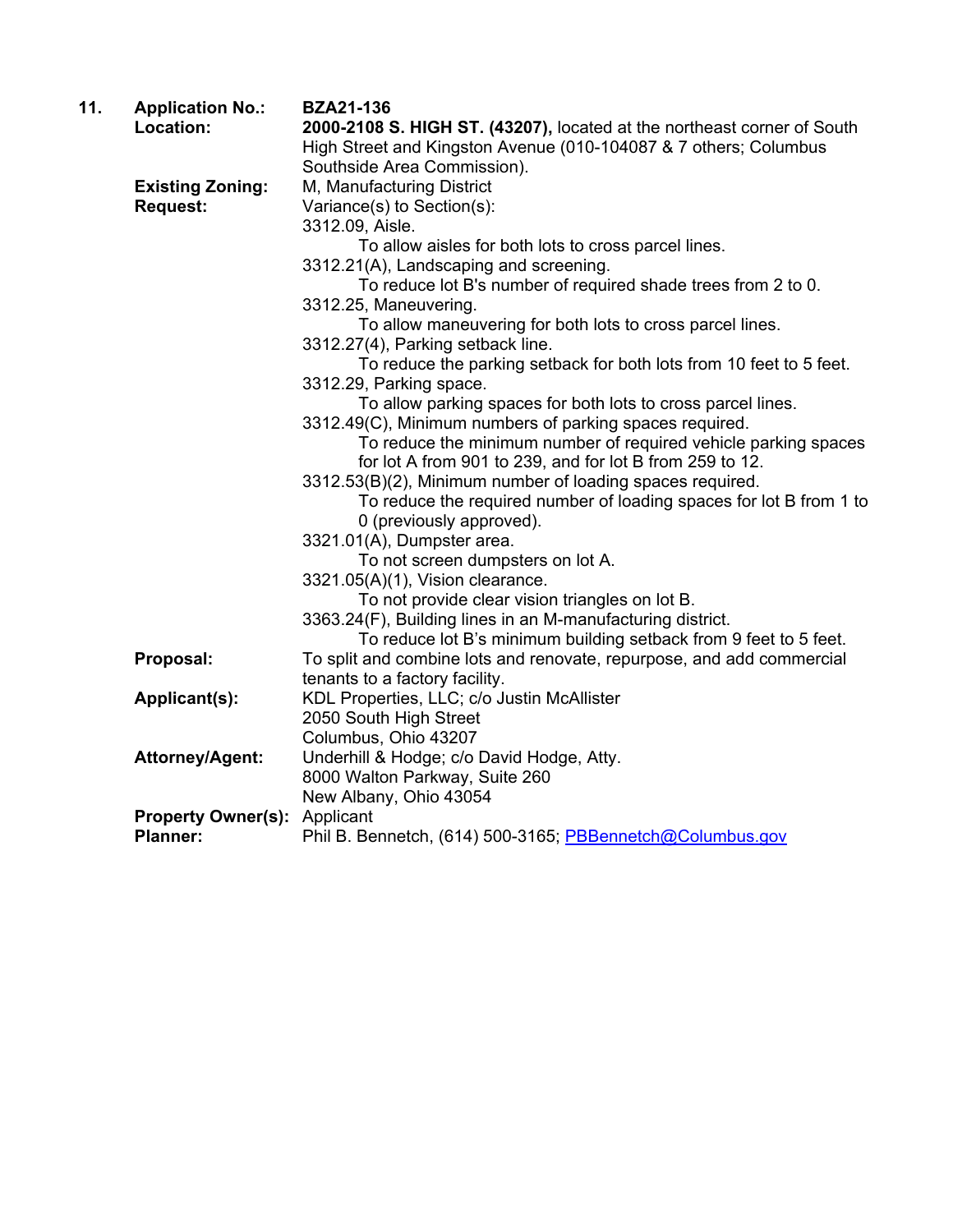| 12. | <b>Application No.:</b><br>Location:       | <b>BZA21-141</b><br>2091 HENDRIX DR. (43123), located at the northwest corner of Hendrix<br>Drive and Feddern Avenue (570-110834; Southwest Area Commission).                                     |
|-----|--------------------------------------------|---------------------------------------------------------------------------------------------------------------------------------------------------------------------------------------------------|
|     | <b>Existing Zoning:</b><br><b>Request:</b> | M, Manufacturing District<br>Special Permit and Variance(s) to Section(s):<br>3389.083, Manufacturing facilities, specific nature.<br>To grant a Special Permit for a fat, grease, lard or tallow |
|     |                                            | manufacturing; rendering or refining use.<br>3363.19, Location requirements.<br>To reduce the separation requirement of a more objectionable use                                                  |
|     | Proposal:<br>Applicant(s):                 | from a residentially zoned distict from 600 feet to 435 feet.<br>To legitimize a butter processing facility.<br>CRL Leasing, LLC, c/o Rock Strawser                                               |
|     | <b>Attorney/Agent:</b>                     | 2136 Hardy Parkway<br>Grove City, Ohio 43123<br>Michael T. Shannon, Atty.                                                                                                                         |
|     | <b>Property Owner(s):</b>                  | 8000 Walton Parkway, Ste. 260<br>New Albany, Ohio 43054<br>Applicant                                                                                                                              |
|     | <b>Planner:</b>                            | Jamie Freise, (614) 645-6350; JFFreise@Columbus.gov                                                                                                                                               |
| 13. | <b>Application No.:</b>                    | <b>BZA21-148</b>                                                                                                                                                                                  |
|     | Location:                                  | 207-215 E. 15TH AVE. (43201), located on the south side of East 15th<br>Avenue, approximately 200 feet west of Summit Street (010-002890 & 010-<br>015130; University Area Commission).           |
|     | <b>Existing Zoning:</b><br><b>Request:</b> | AR-4, Apartment Residential District<br>Variance(s) to Section(s):<br>3312.21(A), Landscaping and Screening.                                                                                      |
|     |                                            | To reduce the number of required shade trees from 2 to 1.<br>3325.907(B), Parking.                                                                                                                |
|     |                                            | To reduce the minimum number of required parking spaces from 60<br>to 15.<br>3325.913(A)(1)(c), Maximum Floor Area Ratio (FAR).                                                                   |
|     |                                            | To increase the FAR from 0.6 to 1.1.<br>3333.18(F), Building lines.                                                                                                                               |
|     |                                            | To reduce the front setback from 44 feet 3 inches to 39 feet 10<br>inches.<br>3333.26(b), Height district.                                                                                        |
|     |                                            | To increase the maximum building height from 35 feet to 37 feet 10<br>inches.                                                                                                                     |
|     | Proposal:<br>Applicant(s):                 | To combine and redevelop parcels with a new religious facility.<br>Chabad on Campus at OSU; c/o Levi Andrusier & Darrell Young<br>207 East 15th Avenue                                            |

SJM Studio; c/o Sarah Mackert, Arch.

Phil B. Bennetch, (614) 500-3165; PBBennetch@Columbus.gov

 1580 State Route 55 Urbana, Ohio 43078

Columbus, Ohio 43201<br>Attorney/Agent: SJM Studio; c/o Sarah M

**Property Owner(s):** Applicant<br>**Planner:** Phil B. Ber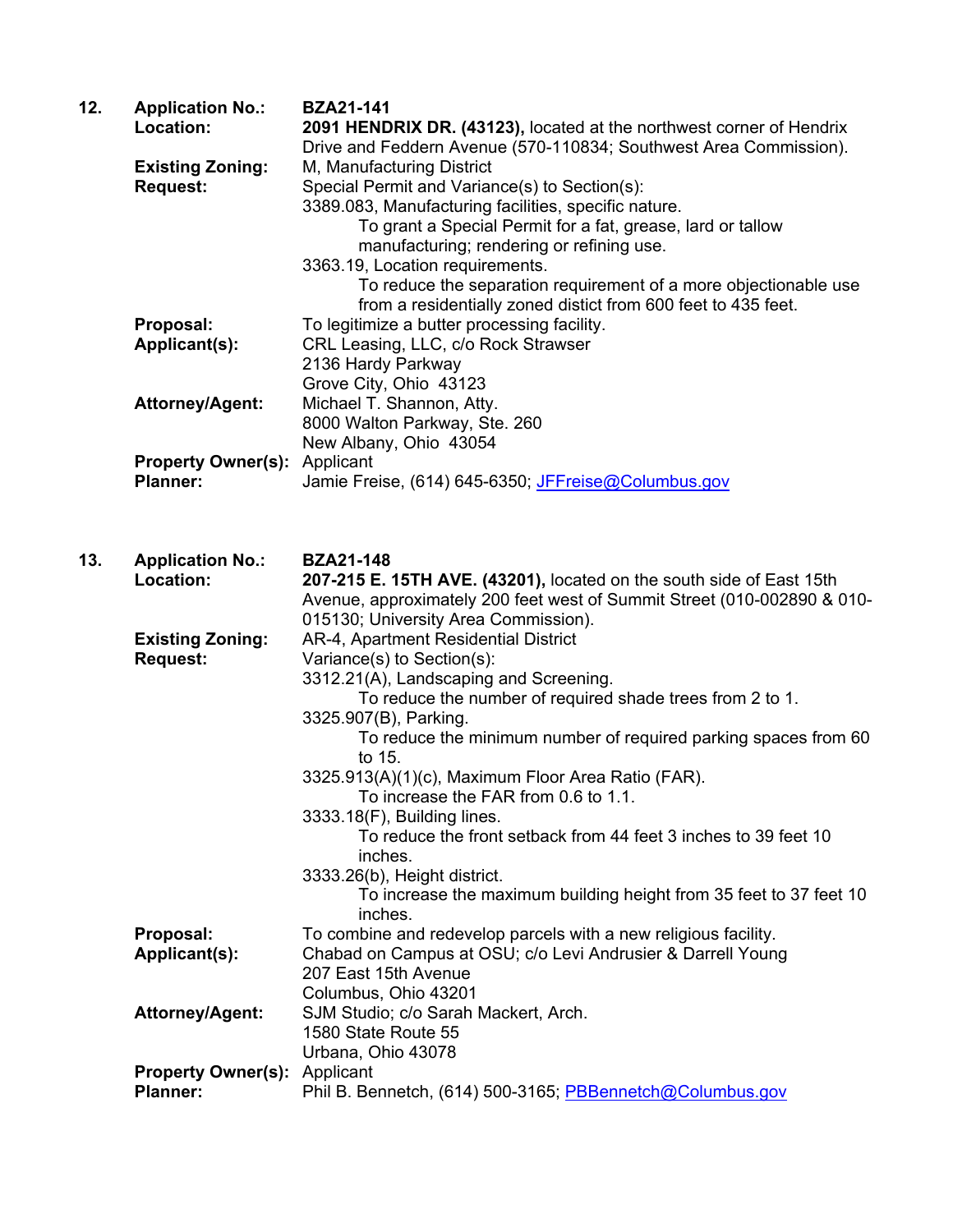| 14. | <b>Application No.:</b><br>Location:                | <b>BZA21-155</b><br>729 BECK ST. (43206), located at the southeast corner of East Beck<br>Street and South 17th Street (010-021692; Columbus Southside Area<br>Commission).                                                                                                                                                                                                                                                                                                                                                                                                                                                                                                                                                        |
|-----|-----------------------------------------------------|------------------------------------------------------------------------------------------------------------------------------------------------------------------------------------------------------------------------------------------------------------------------------------------------------------------------------------------------------------------------------------------------------------------------------------------------------------------------------------------------------------------------------------------------------------------------------------------------------------------------------------------------------------------------------------------------------------------------------------|
|     | <b>Existing Zoning:</b><br><b>Request:</b>          | R-2F, Residential District<br>Variance(s) to Section(s):<br>3321.05(B)(1), Vision Clearance.<br>To allow a portion of a parking space to fall within the required 10 x<br>10 clear vision triangle.<br>3332.14, R-2F area district requirements.<br>To decrease the required lot area from 6,000 square feet to 2,967<br>square feet for Parcel A and Parcel B.<br>3332.27, Rear yard.<br>To decrease the rear yard setback from 25 percent to 7.1 percent<br>for Parcel A and from 25 percent to 11.7 percent for Parcel B.<br>3332.28, Side or rear yard obstruction.<br>To allow parking in the side yard.<br>3312.49, Minimum number of parking spaces required.<br>To decrease the required parking spaces from 4 spaces to 0 |
|     | Proposal:<br>Applicant(s):                          | spaces.<br>To split the parcel and construct a two-unit dwelling on each parcel.<br>Maple Craft LLC c/o Gary Dunn<br>5863-C Zarley Street<br>New Albany, Ohio 43054                                                                                                                                                                                                                                                                                                                                                                                                                                                                                                                                                                |
|     | <b>Attorney/Agent:</b><br><b>Property Owner(s):</b> | Applicant<br>Svetlana Shaulova<br>8004 Crescent Drive<br>Lewis Center, Ohio 43035                                                                                                                                                                                                                                                                                                                                                                                                                                                                                                                                                                                                                                                  |
|     | <b>Planner:</b>                                     | Sierra L. Saumenig, (614) 645-7973; <b>SL Saumenig@columbus.gov</b>                                                                                                                                                                                                                                                                                                                                                                                                                                                                                                                                                                                                                                                                |
| 15. | <b>Application No.:</b><br>Location:                | <b>BZA21-163</b><br>3900 S. HIGH ST. (43207), located on the southwest corner of South High<br>Street and Obetz Road (010-111553; Far South Columbus Area<br>Commission).                                                                                                                                                                                                                                                                                                                                                                                                                                                                                                                                                          |
|     | <b>Existing Zoning:</b><br><b>Request:</b>          | C-4, Commercial District<br>Variance(s) to Section(s):<br>3356.11(A), C-4 district setback lines.<br>To reduce the building setback line from 25 feet to 0 feet along<br>Obetz Road.                                                                                                                                                                                                                                                                                                                                                                                                                                                                                                                                               |
|     | Proposal:<br><b>Applicant(s):</b>                   | To replace the existing vacuums within the building setback.<br><b>Matt Poindexter</b>                                                                                                                                                                                                                                                                                                                                                                                                                                                                                                                                                                                                                                             |

2800 Corporate Exchange Drive, Suite 400

Planner: Sierra L. Saumenig, (614) 645-7973; **SLSaumenig@columbus.gov** 

Westborough, Massachusetts 01581

**Property Owner(s):** TH Midwest Inc. c/o Rob Polo

**Attorney/Agent:** 

Columbus, Ohio 43231

165 Flanders Road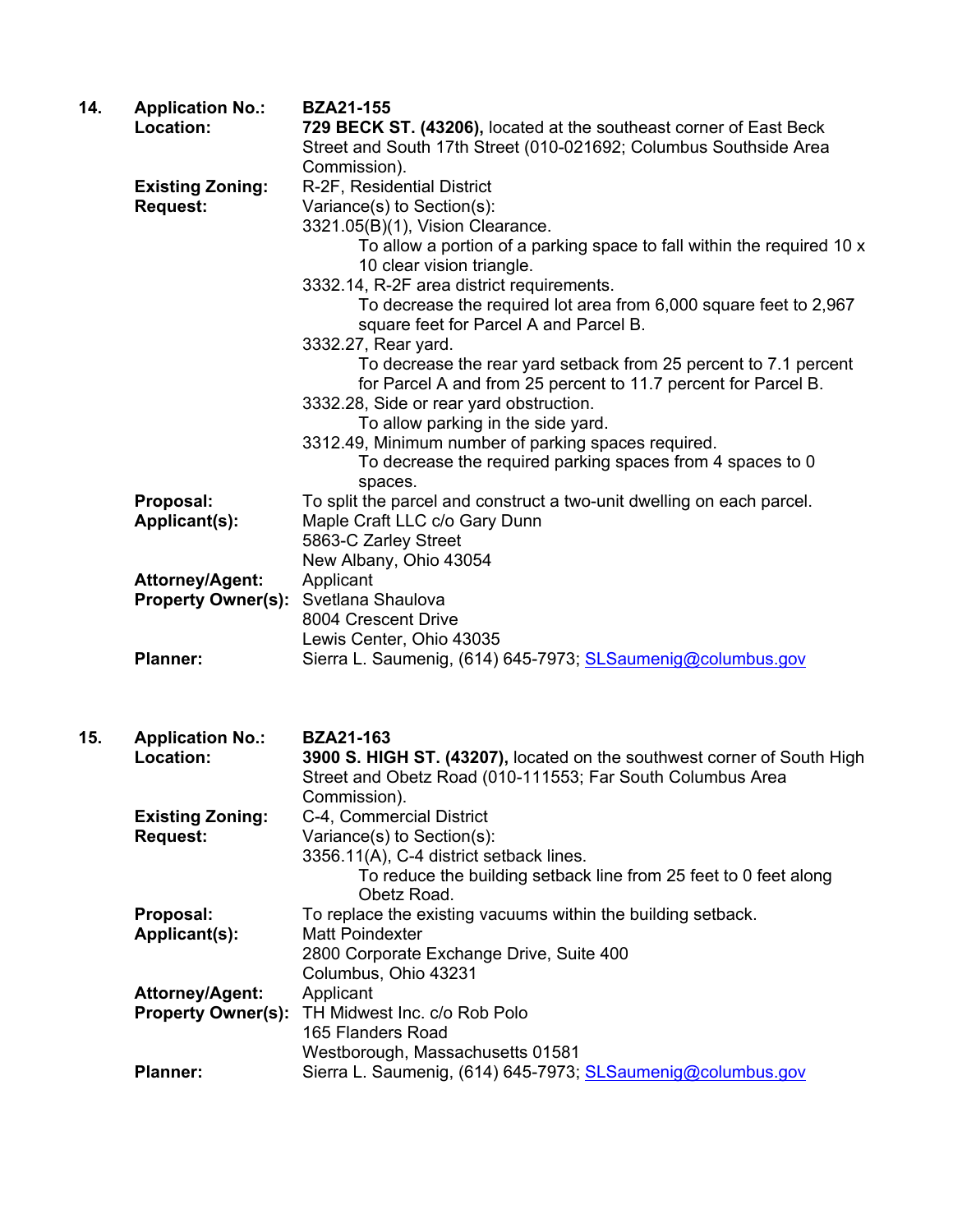| 16. | <b>Application No.:</b><br>Location:                            | <b>BZA21-169</b><br>1800 HILLANDALE AVE. (43229), located at the northwest corner of<br>Hillandale Avenue and Hanvey Road (010-160568; Northland Community<br>Council).                                                                                                                                                                                                                                                                                                                                                                                                       |
|-----|-----------------------------------------------------------------|-------------------------------------------------------------------------------------------------------------------------------------------------------------------------------------------------------------------------------------------------------------------------------------------------------------------------------------------------------------------------------------------------------------------------------------------------------------------------------------------------------------------------------------------------------------------------------|
|     | <b>Existing Zoning:</b><br><b>Request:</b>                      | R-2F, Residential District<br>Variance(s) to Section(s):<br>3321.05 (A,2), Vision clearance.<br>To allow a fence exceeding two and one-half feet in height above<br>the finished lot grade with 25 percent opacity to be located in a<br>required yard having vehicular access to a street.                                                                                                                                                                                                                                                                                   |
|     | Proposal:<br>Applicant(s):                                      | To legitimize a privacy fence in a required yard.<br>Michele H. West<br>1800 Hillandale Avenue<br>Columbus, Ohio 43229                                                                                                                                                                                                                                                                                                                                                                                                                                                        |
|     | Attorney/Agent:<br><b>Property Owner(s):</b><br><b>Planner:</b> | None<br>Applicant<br>Jamie Freise, (614) 645-6350; JFFreise@Columbus.gov                                                                                                                                                                                                                                                                                                                                                                                                                                                                                                      |
| 17. | <b>Application No.:</b><br>Location:                            | <b>BZA21-170</b><br>1126-1128 WILSON AVE. (43206), located at the southeast corner of<br>Wilson Avenue and Reinhard Avenue (010-002359; Columbus Southside<br>Area Commission).                                                                                                                                                                                                                                                                                                                                                                                               |
|     | <b>Existing Zoning:</b><br><b>Request:</b>                      | R-4, Residential District<br>Variance(s) to Section(s):<br>3312.27(1), Parking setback line.<br>To reduce the parking setback line from 10 feet to 4.88 feet along<br>Reinhard Avenue.<br>3312.49, Minimum numbers of parking spaces required.<br>To reduce the required number of parking spaces from 4 to 3.<br>3321.05(B)(1), Vision clearance.<br>To allow parking to obstruct the 10 x 10 foot clear vision triangle<br>along the alley.<br>3332.26(C)(3), Minimum side yard permitted.<br>To reduce the minimum north and south side yards from 5 feet to<br>3.19 feet. |
|     | Proposal:<br>Applicant(s):                                      | To construct a two-unit dwelling.<br>Healthy Rental Homes VI LLC; c/o Emily Long<br>PO Box 77499<br>Columbus, Ohio 43207                                                                                                                                                                                                                                                                                                                                                                                                                                                      |
|     | <b>Attorney/Agent:</b><br><b>Property Owner(s):</b>             | None<br>Central Ohio Community Improvement Corp.: Franklin County Land Bank<br>845 Parsons Avenue<br>Columbus, Ohio 43206                                                                                                                                                                                                                                                                                                                                                                                                                                                     |
|     | <b>Planner:</b>                                                 | Jamie Freise, (614) 645-6350; JFFreise@Columbus.gov                                                                                                                                                                                                                                                                                                                                                                                                                                                                                                                           |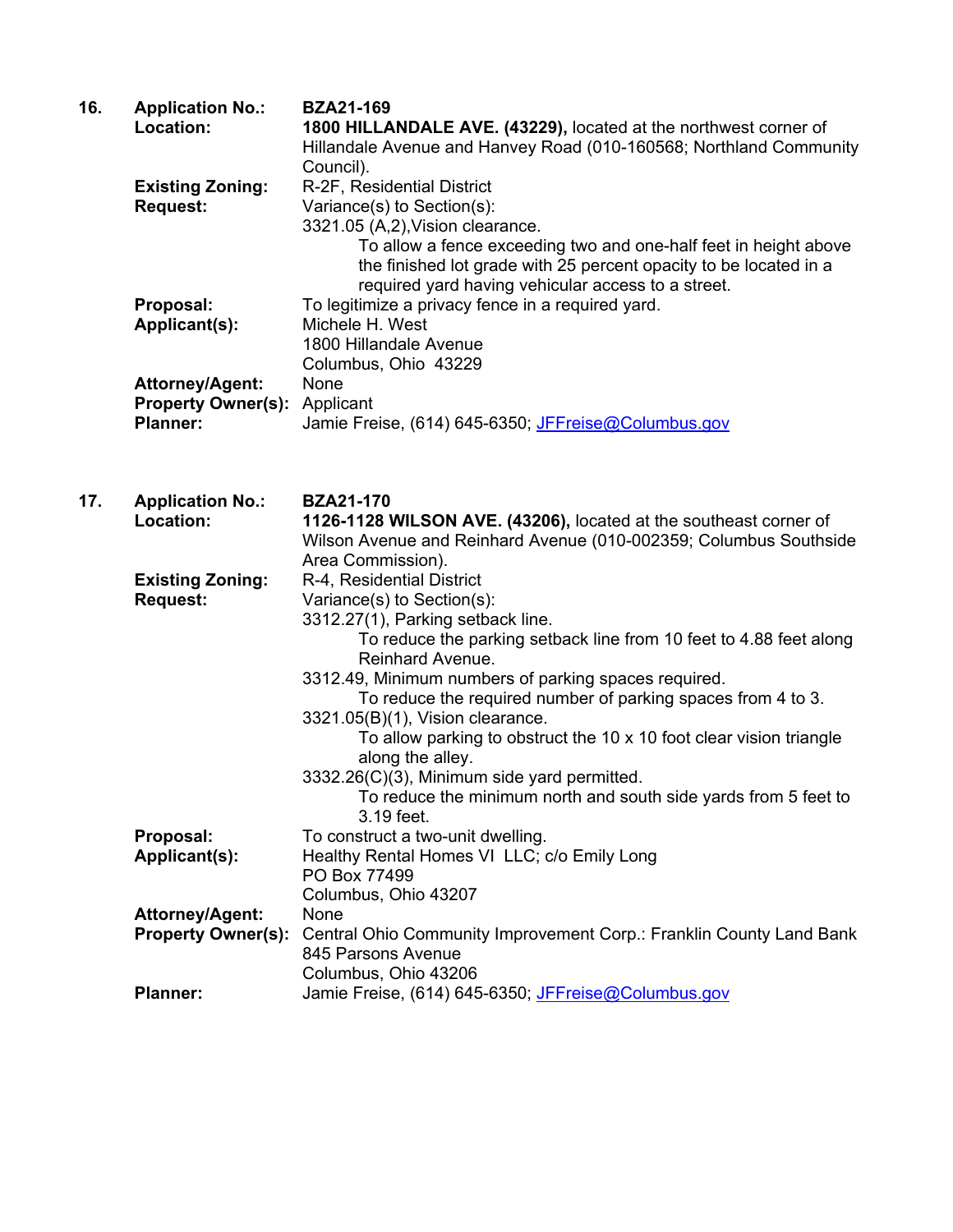| 18. | <b>Application No.:</b>   | <b>BZA21-171</b>                                                                          |
|-----|---------------------------|-------------------------------------------------------------------------------------------|
|     | Location:                 | 1168-1170 S. 22ND ST. (43206), located at the southeast corner of South                   |
|     |                           | 22nd Street and Stewart Avenue (010-032284; Columbus Southside Area                       |
|     |                           | Commission).                                                                              |
|     | <b>Existing Zoning:</b>   | R-4, Residential District                                                                 |
|     | <b>Request:</b>           | Variance(s) to Section(s):                                                                |
|     |                           | 3312.27(1), Parking setback line.                                                         |
|     |                           | To reduce the parking setback line from 10 feet to 5.5 feet along<br>East Stewart Avenue. |
|     |                           | 3312.49, Minimum numbers of parking spaces required.                                      |
|     |                           | To reduce the required number of parking spaces from 4 to 3.                              |
|     |                           | 3321.05(B)(1), Vision Clearance.                                                          |
|     |                           | To allow parking to obstruct the 10 x 10 foot clear vision triangle<br>along the alley.   |
|     |                           | 3332.26(C)(3), Minimum side yard permitted.                                               |
|     |                           | To reduce the minimum north and south side yards from 5 feet to<br>3.44 feet.             |
|     | Proposal:                 | To construct a two-unit dwelling.                                                         |
|     | Applicant(s):             | Healthy Rental Homes VI LLC; c/o Emily Long                                               |
|     |                           | PO Box 77499                                                                              |
|     |                           | Columbus, Ohio 43207                                                                      |
|     | Attorney/Agent:           | None                                                                                      |
|     | <b>Property Owner(s):</b> | City of Columbus: Land Redevelopment Division                                             |
|     |                           | 845 Parsons Avenue                                                                        |
|     |                           | Columbus, Ohio 43206                                                                      |
|     | <b>Planner:</b>           | Jamie Freise, (614) 645-6350; JFFreise@Columbus.gov                                       |
|     |                           |                                                                                           |
| 10. | Annlication No.           | R7891_179                                                                                 |

| 19. | <b>Application No.:</b>             | <b>BZAZ1-172</b>                                                    |
|-----|-------------------------------------|---------------------------------------------------------------------|
|     | Location:                           | 1456 S. CHAMPION AVE. (43206), located on the east side of South    |
|     |                                     | Champion Avenue, approximately 26 feet north of Frebis Avenue (010- |
|     |                                     | 032585; Columbus Southside Area Commission).                        |
|     | <b>Existing Zoning:</b>             | C-4, Commercial District                                            |
|     | <b>Request:</b>                     | Variance(s) to Section(s):                                          |
|     |                                     | 3312.49(C), Minimum numbers of parking spaces required.             |
|     |                                     | To reduce the number of required parking spaces from 4 to 2.        |
|     | Proposal:                           | To convert a single-unit dwelling to an office.                     |
|     | Applicant(s):                       | Lutheran Social Services of Central Ohio; c/o Rick Davis            |
|     |                                     | 500 West Wilson Bridge Road, Suite 245                              |
|     |                                     | Worthington, Ohio 43085                                             |
|     | <b>Attorney/Agent:</b>              | Christian A. Gillikin, Atty.                                        |
|     |                                     | 10 West Broad Street, Suite 2100                                    |
|     |                                     | Columbus, Ohio 43215                                                |
|     | <b>Property Owner(s): Applicant</b> |                                                                     |
|     | <b>Planner:</b>                     | Jamie Freise, (614) 645-6350; JFFreise@Columbus.gov                 |
|     |                                     |                                                                     |